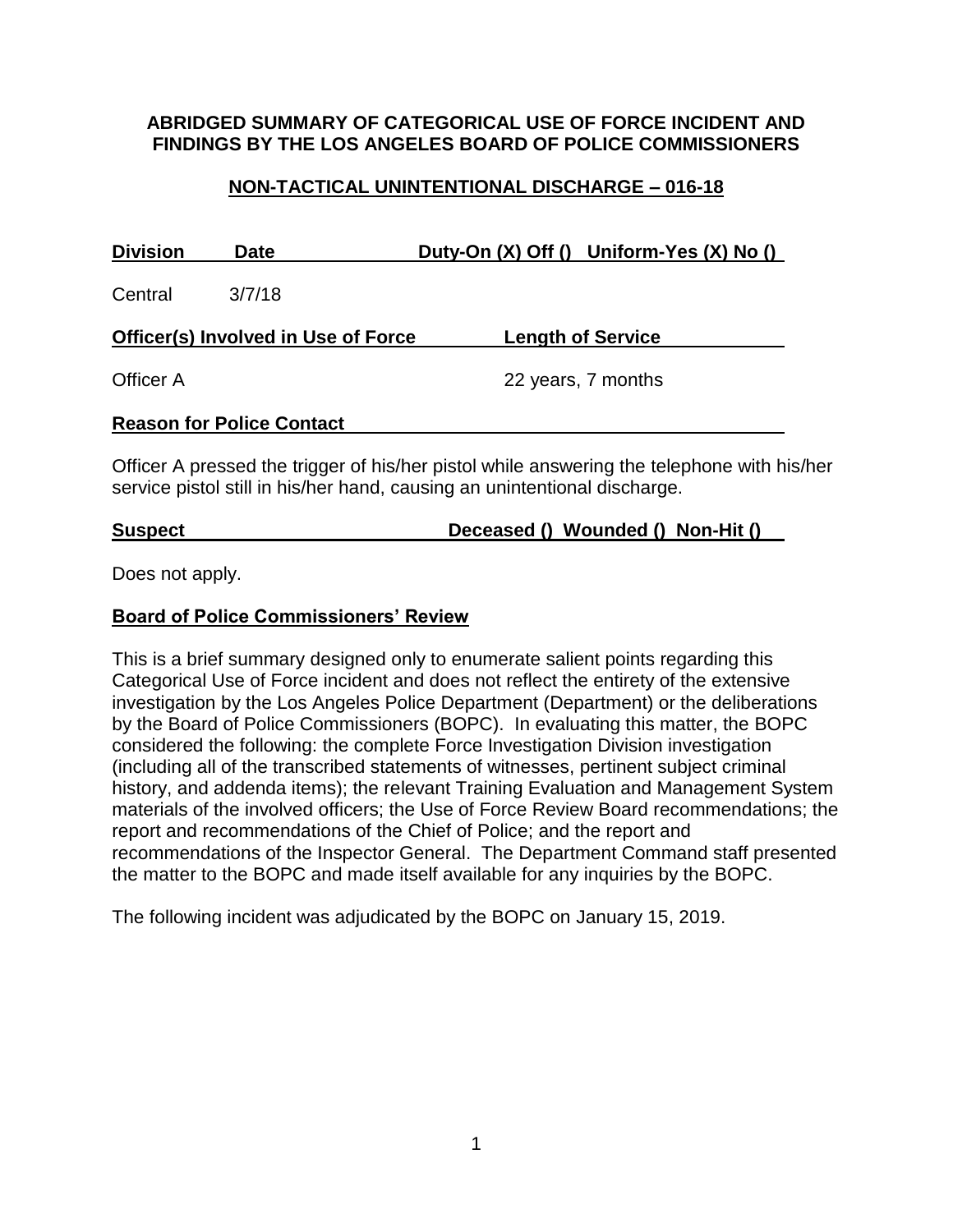#### **Incident Summary**

Police Officers A and B were working in the Police Headquarters Facility Building.

According to Officer A, his/her hands were dry, and he/she applied lotion to them. Officer A was standing in the cubicle next to Officer B. Officer A was getting ready to go home for the day. Officer A removed his/her duty pistol from its holster and discovered it was oily.

Officer A was wiping off the excess oil when the telephone rang. Officer A quickly turned with the firearm pointing downward when his/her finger slipped onto the trigger. The firearm discharged, with the discharged bullet striking the ground.

#### **Los Angeles Board of Police Commissioners' Findings**

The BOPC reviews each Categorical Use of Force incident based upon the totality of the circumstances, namely all of the facts, evidence, statements and all other pertinent material relating to the particular incident. In every case, the BOPC makes specific findings in three areas: Tactics of the involved officer(s); Drawing/Exhibiting of a firearm by any involved officer(s); and the Use of Force by any involved officer(s). Based on the BOPC's review of the instant case, the BOPC made the following findings:

### **A. Tactics**

The BOPC found Officer A's tactics to warrant a Tactical Debrief.

### **B. Drawing/Exhibiting**

Does Not Apply.

### **C. Unintentional Discharge**

The BOPC found Officer A's unintentional discharge to be negligent.

### **Basis for Findings**

In making its decision in this matter, the Commission is mindful that every "use of force by members of law enforcement is a matter of critical concern both to the public and the law enforcement community. It is recognized that some individuals will not comply with the law or submit to control unless compelled to do so by the use of force; therefore, law enforcement officers are sometimes called upon to use force in the performance of their duties. It is also recognized that members of law enforcement derive their authority from the public and therefore must be ever mindful that they are not only the guardians, but also the servants of the public. The Department's guiding value when using force shall be reverence for human life. Officers shall attempt to control an incident by using time, distance, communications, and available resources in an effort to de-escalate the situation, whenever it is safe and reasonable to do so. When warranted, Department personnel may objectively use reasonable force to carry out their duties. Officers who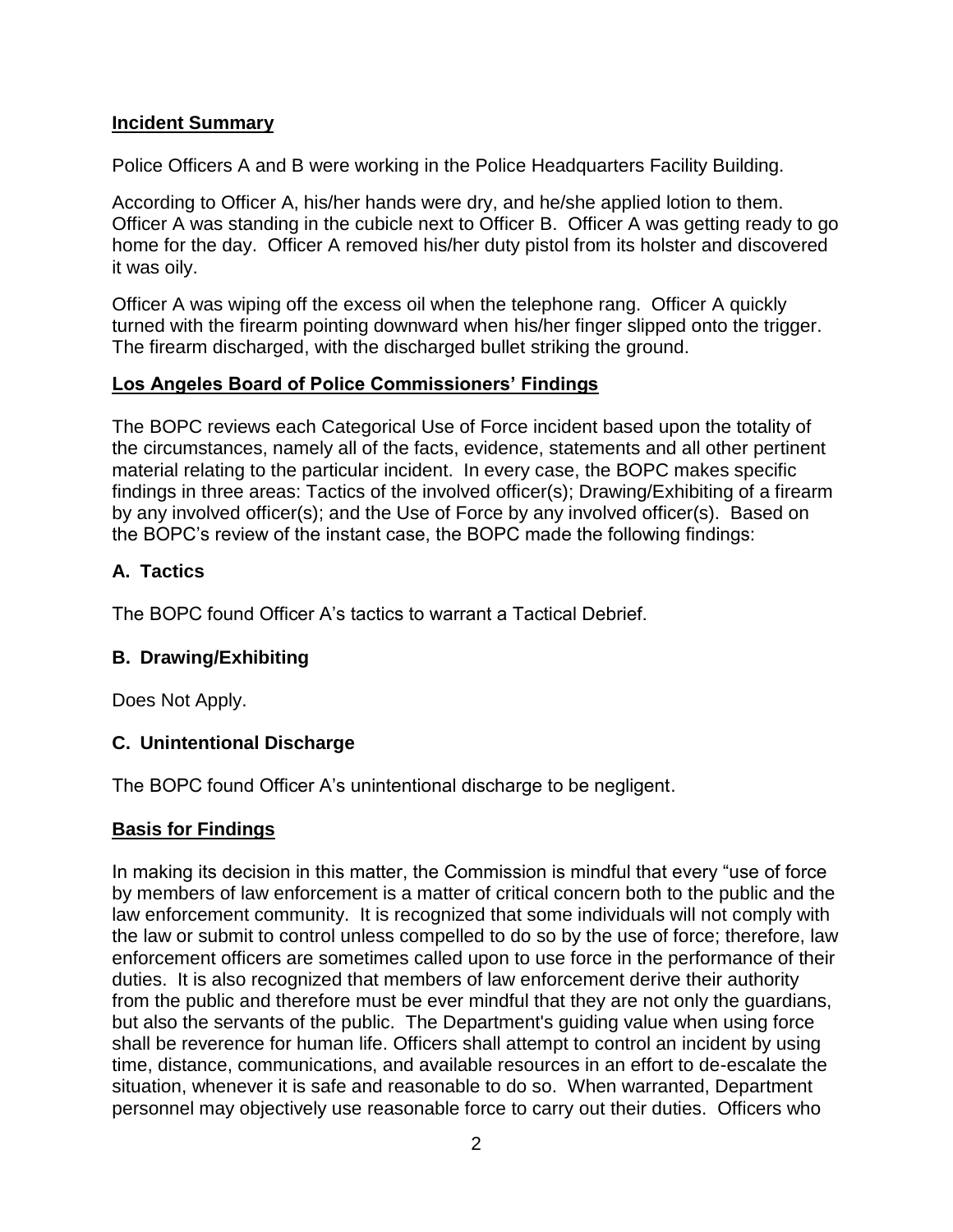use unreasonable force degrade the confidence of the community we serve, expose the Department and fellow officers to legal and physical hazards, and violate the rights of individuals upon whom unreasonable force is used. Conversely, officers who fail to use force when warranted may endanger themselves, the community and fellow officers." (Use of Force Policy, Los Angeles Police Department Manual.)

The Commission is cognizant of the legal framework that exists in evaluating use of force cases, including the United States Supreme Court decision in Graham v. Connor, 490 U.S. 386 (1989), that:

"The reasonableness of a particular use of force must be judged from the perspective of a reasonable officer on the scene, rather than with the 20/20 vision of hindsight. The calculus of reasonableness must embody allowance for the fact that police officers are often forced to make split-second judgments – in circumstances that are tense, uncertain and rapidly evolving – about the amount of force that is necessary in a particular situation."

The Commission is further mindful that it must evaluate the actions in this case in accordance with existing Department policies. Relevant to our review are Department policies that relate to the use of force:

Law enforcement officers are authorized to use deadly force to:

- Protect themselves or others from what is reasonably believed to be an imminent threat of death or serious bodily injury; or
- Prevent a crime where the subject's actions place person(s) in imminent jeopardy of death or serious bodily injury; or
- Prevent the escape of a violent fleeing felon when there is probable cause to believe the escape will pose a significant threat of death or serious bodily injury to the officer or others if apprehension is delayed. In this circumstance, officers shall to the extent practical, avoid using deadly force that might subject innocent bystanders or hostages to possible death or injury.

The reasonableness of an Officer's use of deadly force includes consideration of the officer's tactical conduct and decisions leading up to the use of deadly force. (Use of Force Policy, Los Angeles Police Department Manual.)

An officer's decision to draw or exhibit a firearm should be based on the tactical situation and the officer's reasonable belief that there is a substantial risk that the situation may escalate to the point where deadly force may be justified. (Los Angeles Police Department Manual.)

Tactical de-escalation involves the use of techniques to reduce the intensity of an encounter with a subject and enable an officer to have additional options to gain voluntary compliance or mitigate the Ad to use a higher level of force while maintaining control of the situation. Tactical de-escalation does not require that an officer compromise his or her safety or increase the risk of physical harm to the public. De-